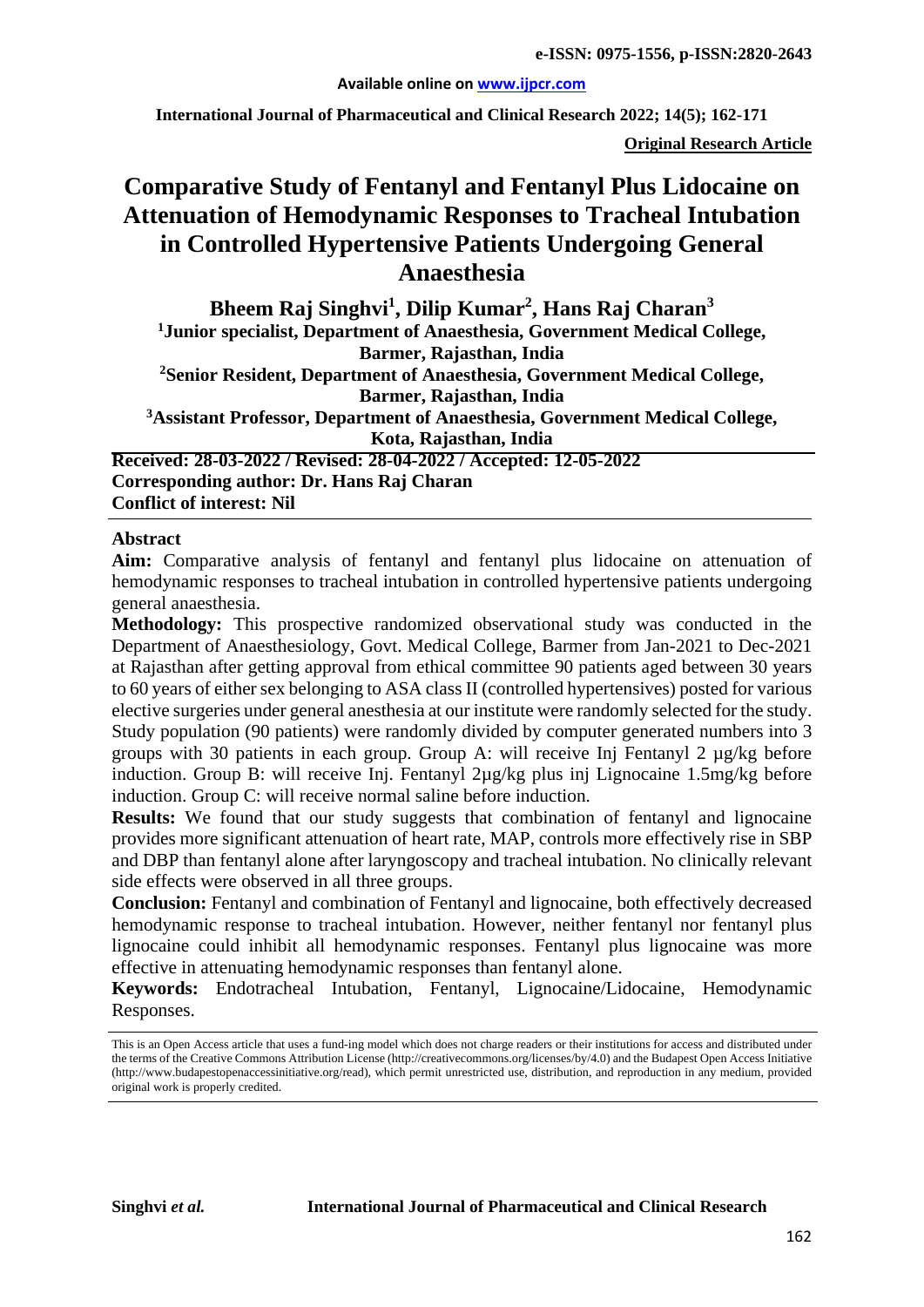# **Introduction**

Laryngoscopy, endotracheal intubation, and other airway manipulations (e.g., placement of a nasopharyngeal or oropharyngeal supralaryngeal airway) are noxious stimuli that may induce profound changes in cardiovascular physiology, primarily through reflex responses. These changes are even more profound in hypertensive patients. Direct Laryngoscopy and endotracheal intubation are invariably associated with certain cardiovascular changes such as hypertension, tachycardia and wide variety of cardiac arrhythmias.[1]

Although these responses may be of short duration, variable, unpredictable and of little consequence in healthy individuals; serious complications can occur in patients with underlying coronary artery disease, myocardial insufficiency, hypertensive, reactive airways, intracranial neuropathology, cerebral hemorrhage, preeclamptic and eclamptic patients.

Regardless of the preoperative blood pressure control in hypertensive patients, there is an exaggerated fall in BP following induction (due to depleted intravascular volume status) and an excessive rise in BP following endotracheal intubation.

A variety of drugs and methods have been tried to attenuate this stress response[2,3] considering their abililty to block the intense sympathetic discharge during airway stimulation.

- Premedicating patient with antihypertensive drugs
- 1. vasodilator (eg. hydralazine),
- 2. beta blocker(eg. Esmolol, labetalol),
- 3. calcium channel blocker (eg. nifedipine)
- 4. α-2 agonist(clonidine, dexmedetomidine),
- 5. nitroglycerine (intravenous, intranasal spray or sublingual)
- 6. ACE inhibitor(eg. captopril, enalapril)
- Opioids (fentanyl, alfentanyl, sufentanyl)
- Lignocaine (intravenous, spray or gargles)
- Deepen plane of anaesthesia by intravenous induction agent or increasing concentration of volatile anaesthetic during mask ventilation.
- Decreasing laryngoscopy time to less than 15 seconds.

Fentanyl, a synthetic opioid agonist (µ receptor) is popularly used as an IV analgesic and a component of balanced anaesthesia. In appropriate dose, it controls both heart rate and blood pressure responses.[4] It is about one hundred times more potent than morphine as an analgesic.

Lignocaine, an aminoethylamide and prototype of amide local anesthetic group. The use of lignocaine is well known in treatment of patients with ventricular dysarrthmias. In 1961, Bromage showed that its intravenous (IV) use blunted pressure response to intubation. An IV dose of lignocaine 1.5 mg/kg given 3 min prior to intubation has shown near optimal results.[5]

Both the drugs modulate nociceptive input by a different pharmacological mechanism for control of cardiovascular response to intubation. Thus, their combonation may prove to be more efficacious than either agent alone. More so, hypertensive patients show an exaggerated changes in hemodynamics in response to such noxious stimuli. The potential benefit and safety of combination of Fentanyl and Lignocaine has been suggested by previous investigations.

Therefore, this study was designed to evaluate and compare the effectiveness of intravenous fentanyl and a combination of fentanyl and lignocaine in attenuating hemodynamic response to direct laryngoscopy and endotracheal intubation in controlled hypertensive patients undergoing surgical procedures under general anaesthesia.

## **Materials and Methods**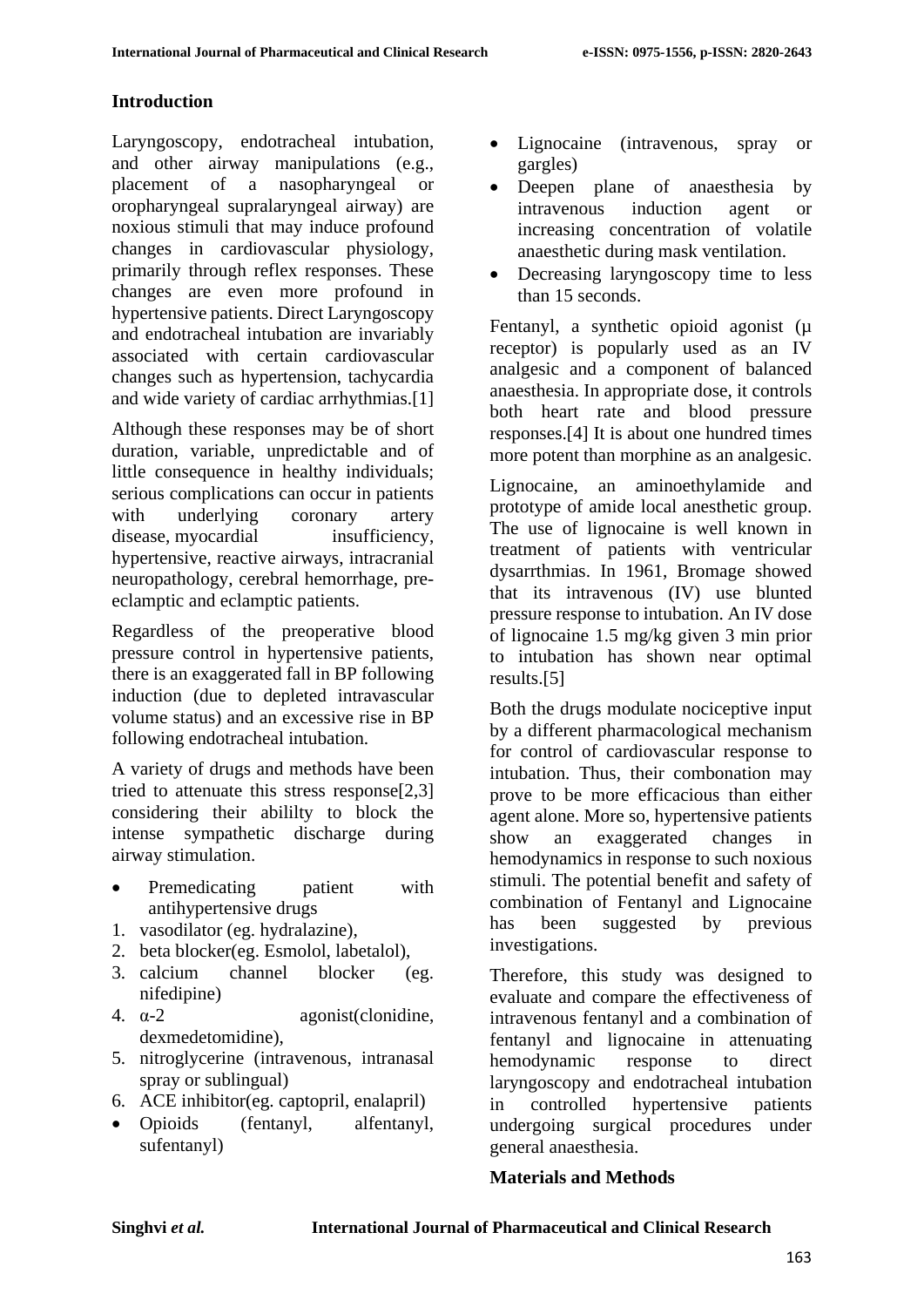# **Source of Data**

This prospective randomized observational study was conducted in the Department of Anaesthesiology, Govt. Medical College, Barmer from Jan-2021 to Dec-2021 at Rajasthan after getting approval from ethical committee 90 patients aged between 30 years to 60 years of either sex belonging to ASA class II (controlled hypertensives) posted for various elective surgeries under general anesthesia at our institute were randomly selected for the study.

Data was collected in study proforma meeting the aims and objectives of the study. Study population (90 patients) were randomly divided by computer generated numbers into 3 groups with 30 patients in each group.

Group A: will receive Inj Fentanyl 2 µg/kg before induction

Group B: will receive Inj. Fentanyl 2µg/kg plus inj Lignocaine 1.5mg/kg before induction

Group C: will receive normal saline before induction

A written and informed consent was taken from the patient after explaining the procedure to the patient.

## **Inclusion Criteria:**

- Age 30 to 60 years.
- ASA II
- Undergoing elective surgery of longer than one hour duration.

## **Exclusion criteria:**

- ASA grade I, III, IV and V.
- Known case of bronchial asthma, IHD.
- Patients with atrial/ventricular arrhythmias, second/third degree A-V conduction block.
- Patients with Congestive Heart Failure and terminal valvular insufficiency.
- Patients with severe hemodynamic instability like severe anaemia, hypotension.
- Patients on beta adrenergic antagonist therapy/calcium channel blockers, hypnotics, narcotic analgesics
- Patients with anticipated difficult airway.
- Patients requiring more than one attempt at intubation.
- Patients known to have allergy to anaesthetic drugs used in study
- Psychiatric patients

## **Procedure:**

#### **Preoperative assessment (PAC)**

All the patients underwent a detailed pre anaesthetic check-up on the day before surgery and all the routine and specific investigations like Hemoglobin, Total leucocyte count, Differential leucocyte count, Liver function test, Renal function test, ECG, X-Raychest (PA view),Fasting/ Random Blood Sugar, Platelet count were done. Whenever necessary special tests were carried out.

The patients were electively kept nil by mouth for 6 hours before surgery and prior to operation patients were explained about the procedure and informed consent were taken from patients' relatives. After the patient was shifted to the operation theatre, standard monitors like ECG, NIBP, and pulse oximetery were applied and baseline parameters [Spo2, Heart rate (HR), Systolic blood pressure (SBP), Diastolic blood pressure (DBP), Mean arterial pressure (MAP)] were recorded. Two intravenous lines with 18/20-gauge cannula were secured and intravenous fluid was started.

## **Anesthesia**

## **Patients were premedicated with:**

- Inj. Ondansetron 0.15 mg/kg i.v.
- Inj. Glycopyrrolate 4µg/kg i.v.
- Group A will receive Inj. Fentanyl 2 µg/kg before induction
- Group B will receive Inj. Fentanyl 2µg/kg plus inj lidocaine 1.5 mg/kg before induction
- Group C will receive Inj. Normal saline

## **Preoxygenation**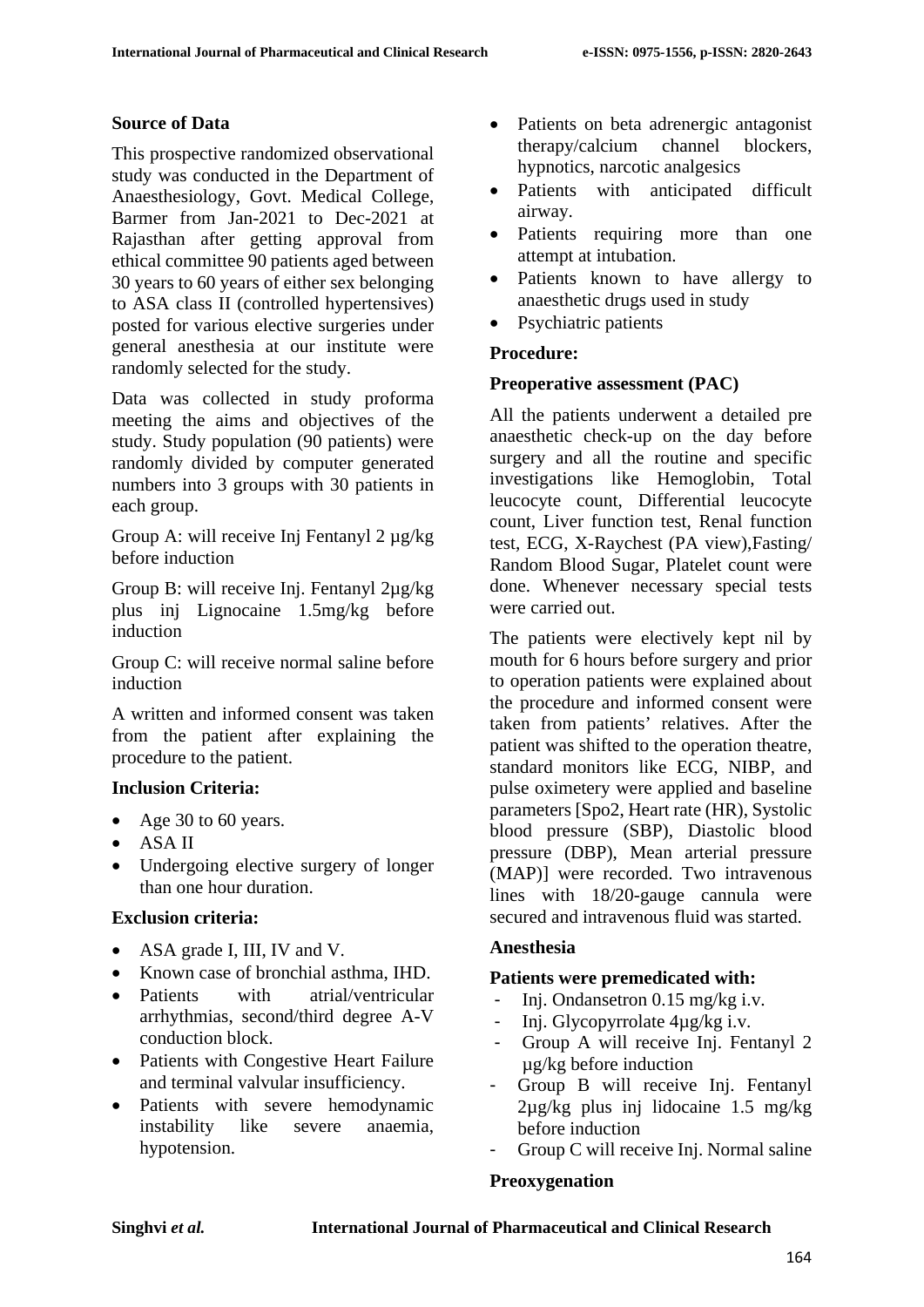The patient will be pre oxygenated for 5 mins using 100% oxygen with Bain's circuit with O2 flow at 8L/min

#### **Induction**

Induction of anaesthesia will be carried out using Inj. Propofol 2mg/kg iv and inj vecuronium bromide 0.1 mg/kg iv

#### **Intubation**

Intubation was done with an appropriate portex cuffed endotracheal tube after direct laryngoscopy using macintosh blade. After checking bilateral air entry equal, endotracheal tube was fixed and positive pressure ventilation was started. Throat packing, positioning and surgical incision will be withheld till completion of recording

#### **Maintenance**

Anaesthesia will be maintained using 50% oxygen, 50% nitrous oxide, 1% sevoflurane and Inj. Vecuronium Bromide 0.08mg/kg IV.

#### **Monitoring**

- Heart rate (HR)
- Systolic blood pressure (SBP)
- Diastolic blood pressure (DBP)
- Mean arterial blood preesure(MAP)
- Pulse oximetry  $(SpO<sub>2</sub>)$

All parameters were recorded at following stages:

• Baseline

**Results:**

- After pre-medication
- Before induction
- After induction.
- After intubation.
- At 1,2,3,5 and 10 mins after intubation.

#### **Reversal**

All patients were reversed after onset of spontaneous respiration using Inj. Glycopyrrolate 8µg/kg i.v. and Inj. Neostigmine 0.05 mg/kg i.v.

#### **Extubation**

After satisfied criteria for extubation, thorough oral and endotracheal suction was done, and patients were extubated. Any prevalence of laryngospasm, bronchospasm or desaturation were recorded and managed according to standard protocols. Any intraoperative complication was recorded and managed accordingly. Patients were shifted to recovery room and any immediate postoperative complication e.g. nausea, vomiting, shivering, respiratory depression, sedation, restlessness, hypotension, bradycardia etc were recorded and managed accordingly.

## **Statistical Analysis**

All patients' data were recorded in proforma of study. Data was expressed as mean values  $\pm$  standard deviation (SD). Quantitative data was analyzed using t-test and qualitative by chi square test. Statistical calculations were carried out using Microsoft Office Excel 2016. Changes in hemodynamic variables from baseline and a comparison of means were analyzed by paired t-test for each time interval. A Pvalue <0.05 was considered statistically significant.

|                     | A          |          | B          |          |            |          |       | P VALUE |       |  |
|---------------------|------------|----------|------------|----------|------------|----------|-------|---------|-------|--|
|                     | <b>MEA</b> |          | <b>MEA</b> |          | <b>MEA</b> |          |       |         |       |  |
|                     | N          | $\pm SD$ | N          | $\pm SD$ | N          | $\pm SD$ | AB    | BC      | AС    |  |
|                     |            | 12.5     |            |          |            | 14.2     | 0.374 | 0.649   | 0.688 |  |
| <b>BASELINE</b>     | 89.83      |          | 86.76      | 13.9     | 88.43      |          |       |         |       |  |
|                     |            | 11.6     |            | 11.5     |            | 13.5     | 0.283 | 0.087   | 0.464 |  |
| <b>AFTER PREMED</b> | 84.16      |          | 80.93      | ി        | 86.56      |          |       | Q       |       |  |

#### **Table 1: Comparison of changes in Mean HEART RATE ± S.D. between three group**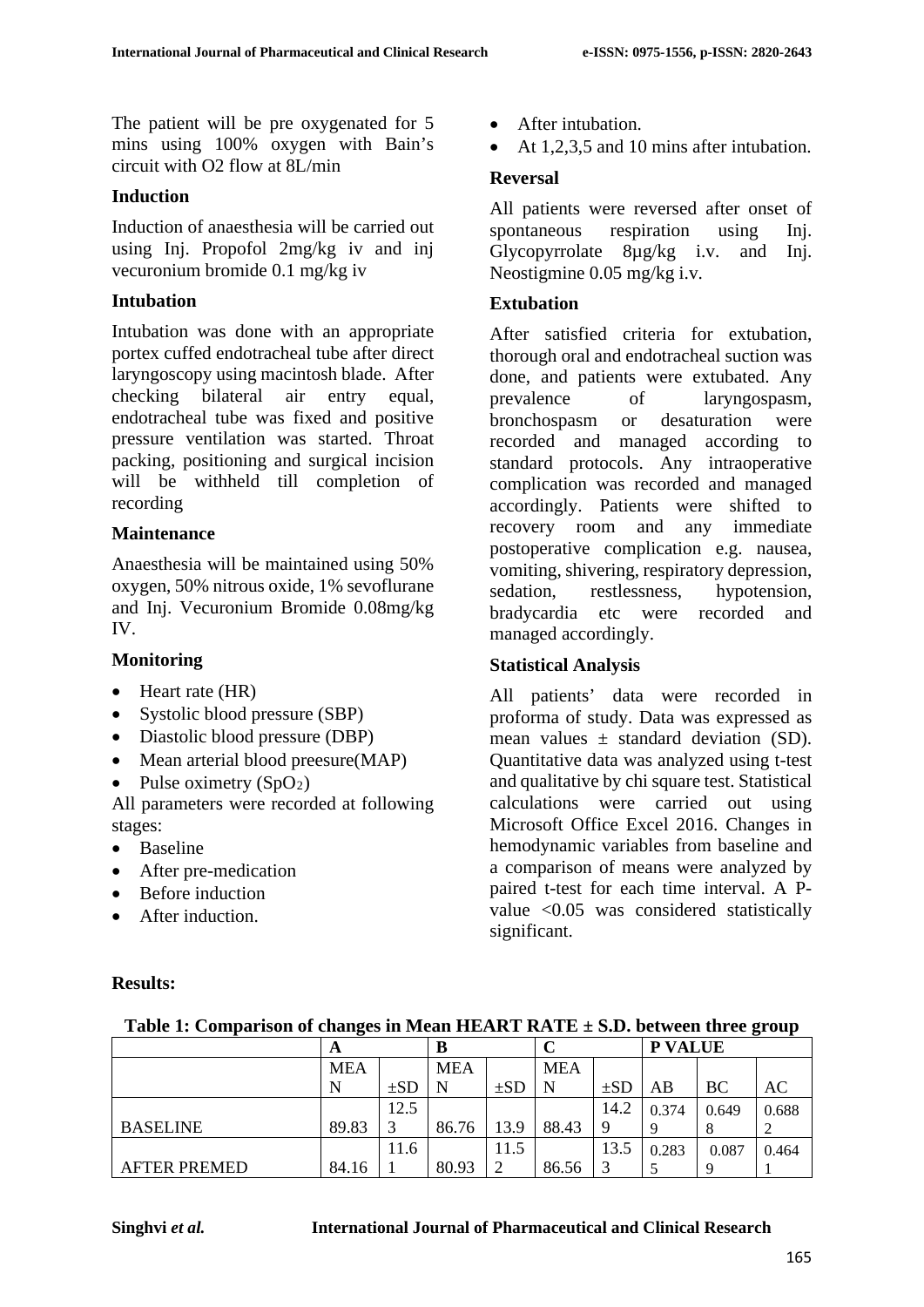|                             |                         |              |       | 10.8 |       | 11.6 |       | 13.1 |       |       | 0.189 |
|-----------------------------|-------------------------|--------------|-------|------|-------|------|-------|------|-------|-------|-------|
|                             | <b>BEFORE INDUCTION</b> |              | 89.83 | 7    | 78.73 | 6    | 85.7  | 3    | 0.001 | 0.034 | 5     |
|                             |                         |              |       | 11.6 |       | 11.9 |       | 13.0 | 0.777 |       | 0.009 |
| <b>AFTER INDUCTION</b>      |                         | 87.5         | 5     | 86.6 | 8     | 96.1 | 3     | 5    | 0.007 | 2     |       |
|                             |                         |              |       | 11.4 |       | 11.2 | 105.5 | 12.8 | 0.040 | 0.000 | 0.040 |
|                             | <b>AFTER INTUBATION</b> |              | 98.96 | 3    | 92.83 | 3    | 3     | 2    | 5     |       |       |
|                             | <b>MIN</b>              | <b>AFTER</b> |       |      |       | 10.4 |       | 11.7 | 0.009 | 0.000 | 0.020 |
|                             | <b>INTUBATION</b>       |              | 103.8 | 10.5 | 96.53 | 7    | 110.6 | 3    | 8     |       | 8     |
| $\mathcal{D}_{\mathcal{L}}$ | <b>MINS</b>             | <b>AFTER</b> |       |      |       | 10.2 | 112.7 | 10.8 | 0.000 | 0.000 | 0.003 |
|                             | <b>INTUBATION</b>       |              | 104.8 | 9.43 | 93    | 5    | 6     | 3    |       |       | 9     |
| 3                           | <b>MINS</b>             | <b>AFTER</b> |       |      |       | 10.3 | 108.8 | 10.6 | 0.000 | 0.000 | 0.003 |
|                             | <b>INTUBATION</b>       |              | 101   | 9.26 | 89.46 | 4    | 3     | 4    |       |       |       |
| 5                           | <b>MINS</b>             | <b>AFTER</b> |       |      |       | 10.3 | 101.7 | 10.3 | 0.002 | 0.000 | 0.000 |
|                             | <b>INTUBATION</b>       |              | 91.96 | 9.27 | 84.03 | 7    | 3     | 2    | 8     |       | 3     |
| 10                          | <b>MINS</b>             | <b>AFTER</b> |       |      |       | 10.0 |       | 10.0 | 0.036 | 0.000 | 0.000 |
|                             | <b>INTUBATION</b>       |              | 86.13 | 9.81 | 80.63 | 6    | 94.8  | 6    | 3     |       | 6     |

This table shows the comparison of changes in mean heart rate at various predetermined time interval and P value of group AB, group BC and group AC to determine the significance of the changes in heart rate between three groups.

| 5.6                                                        |             |          |             |          |             |          |         |           |        |  |  |
|------------------------------------------------------------|-------------|----------|-------------|----------|-------------|----------|---------|-----------|--------|--|--|
|                                                            | A           |          | B           |          | $\mathbf C$ |          | P VALUE |           |        |  |  |
|                                                            | <b>MEAN</b> | $\pm SD$ | <b>MEAN</b> | $\pm SD$ | <b>MEAN</b> | $\pm SD$ | AB      | <b>BC</b> | AC     |  |  |
| <b>BASELINE</b>                                            | 125.8       | 9.87     | 126.13      | 10.72    | 127.23      | 9.27     | 0.9008  | 0.6725    | 0.5645 |  |  |
| <b>AFTER PREMED</b>                                        | 123.1       | 8.88     | 124.16      | 9.021    | 126.3       | 8.03     | 0.6462  | 0.3373    | 0.1487 |  |  |
| <b>BEFORE</b>                                              |             |          |             |          |             |          |         |           |        |  |  |
| <b>INDUCTION</b>                                           | 122.2       | 9.02     | 124.13      | 9.59     | 125.93      | 7.68     | 0.4249  | 0.4259    | 0.0898 |  |  |
| <b>AFTER INDUCTION</b>                                     | 116.1       | 8.76     | 116.56      | 9.19     | 117.46      | 8.22     | 0.8412  | 0.6909    | 0.5358 |  |  |
| <b>AFTER</b>                                               |             |          |             |          |             |          |         |           |        |  |  |
| <b>INTUBATION</b>                                          | 134.7       | 6.78     | 129.46      | 9.32     | 143.43      | 7.91     | 0.0158  | 0.0001    | 0.0001 |  |  |
| <b>MIN</b><br><b>AFTER</b><br>T.                           |             |          |             |          |             |          |         |           |        |  |  |
| <b>INTUBATION</b>                                          | 136.03      | 6.74     | 130.73      | 9.23     | 147.3       | 7.53     | 0.0138  | 0.0001    | 0.0001 |  |  |
| <b>AFTER</b><br>$\mathcal{D}_{\mathcal{L}}$<br><b>MINS</b> |             |          |             |          |             |          |         |           |        |  |  |
| <b>INTUBATION</b>                                          | 133.33      | 6.46     | 127.7       | 9.15     | 147.96      | 6.4      | 0.0079  | 0.0001    | 0.0001 |  |  |
| $\mathcal{R}$<br><b>MINS</b><br><b>AFTER</b>               |             |          |             |          |             |          |         |           |        |  |  |
| <b>INTUBATION</b>                                          | 129.26      | 6.09     | 125.03      | 8.79     | 144.86      | 6.12     | 0.0343  | 0.0001    | 0.0001 |  |  |
| <b>MINS</b><br><b>AFTER</b><br>5                           |             |          |             |          |             |          |         |           |        |  |  |
| <b>INTUBATION</b>                                          | 124.8       | 6.49     | 123.23      | 8.5      | 139.36      | 6.02     | 0.4258  | 0.0001    | 0.0001 |  |  |
| <b>MINS</b><br><b>AFTER</b><br>10                          |             |          |             |          |             |          |         |           |        |  |  |
| <b>INTUBATION</b>                                          | 121.73      | 6.54     | 121.23      | 8.33     | 132.96      | 5.92     | 0.7969  | 0.0001    | 0.0001 |  |  |

**Table 2: Comparison of changes in Mean SBP (SYSTOLIC BLOOD PRESSURE) ± S.D. between three groups**

This table shows the comparison of changes in mean SBP (Systolic Blood Pressure) at various predetermined time interval and P value of group AB, group BC and group AC to determine the significance of the changes in SBP between three groups.

| Table 3: Comparison of changes in Mean DBP (DIASTOLIC BLOOD PRESSURE) ± |
|-------------------------------------------------------------------------|
| S.D. between three groups                                               |

|                     | A           |          | B           |          | ◡           |          | <b>P VALUE</b> |        |        |
|---------------------|-------------|----------|-------------|----------|-------------|----------|----------------|--------|--------|
|                     | <b>MEAN</b> | $\pm$ SD | <b>MEAN</b> | $\pm SD$ | <b>MEAN</b> | $\pm$ SD | AB             | BC     | AC     |
| <b>BASELINE</b>     | 80.13       | 952      | 82.06       | 8.44     | 81.26       | 6.90     | 0.409          | 0.6893 | 0.5998 |
| <b>AFTER PREMED</b> | 78.23       | 7.45     | 80.46       | 7.58     | 81.2        | 5.026    | 0.2548         | 0.6605 | 0.076  |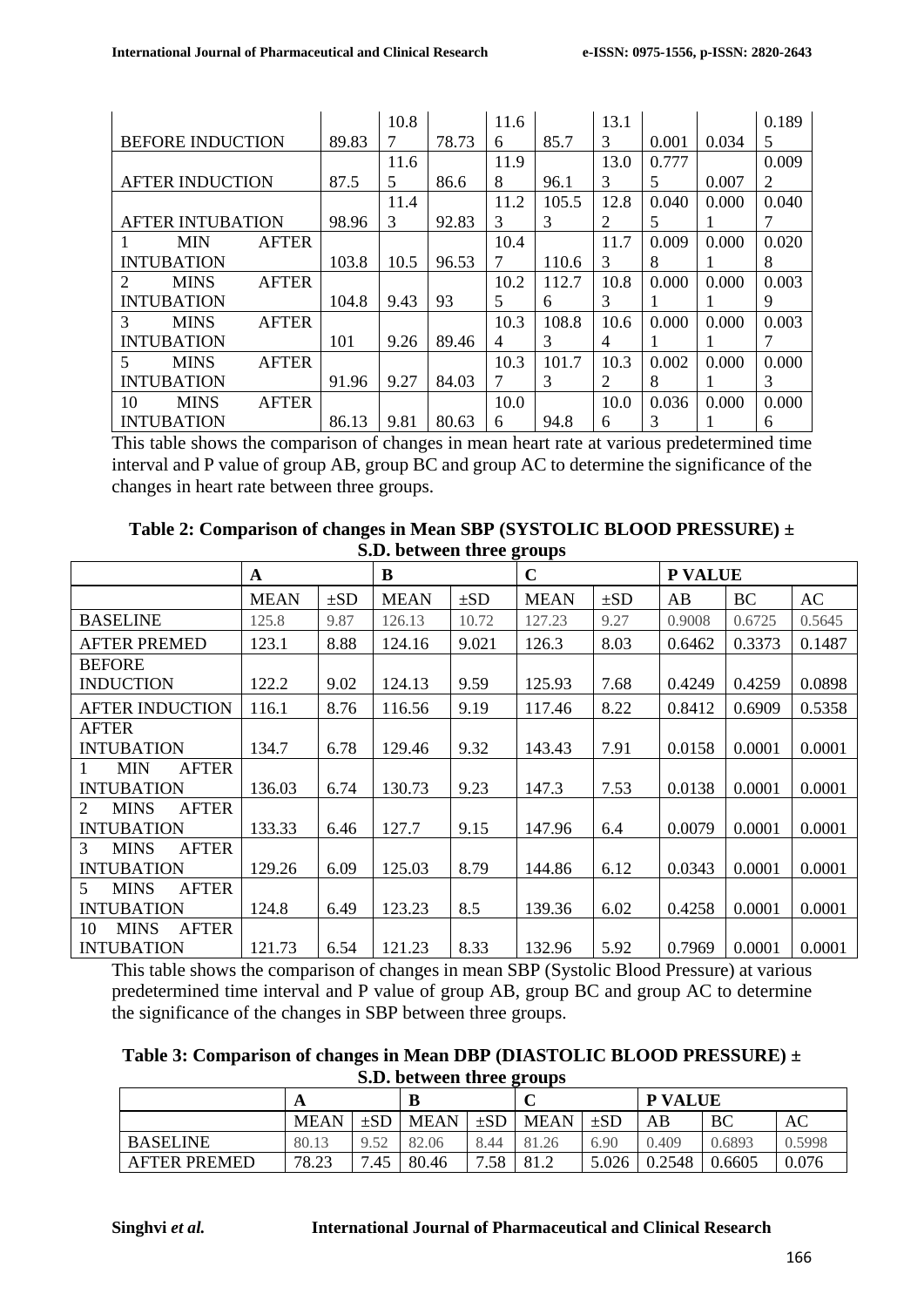| <b>BEFORE</b>                                              |       |      |       |      |       |       |        |        |        |
|------------------------------------------------------------|-------|------|-------|------|-------|-------|--------|--------|--------|
| <b>INDUCTION</b>                                           | 77.93 | 7.14 | 79.43 | 7.21 | 80.83 | 4.511 | 0.4219 | 0.3712 | 0.0653 |
| <b>AFTER</b>                                               |       |      |       |      |       |       |        |        |        |
| <b>INDUCTION</b>                                           | 73.66 | 6.96 | 74.5  | 6.54 | 75.5  | 3.91  | 0.6347 | 0.4756 | 0.214  |
| <b>AFTER</b>                                               |       |      |       |      |       |       |        |        |        |
| <b>INTUBATION</b>                                          | 85.53 | 6.4  | 81.86 | 7    | 89.8  | 3.791 | 0.0386 | 0.0001 | 0.0027 |
| MIN<br><b>AFTER</b>                                        |       |      |       |      |       |       |        |        |        |
| <b>INTUBATION</b>                                          | 87.2  | 6.75 | 80.7  | 6.88 | 91.63 | 3.61  | 0.0005 | 0.0001 | 0.0024 |
| $\mathcal{D}_{\mathcal{L}}$<br><b>MINS</b><br><b>AFTER</b> |       |      |       |      |       |       |        |        |        |
| <b>INTUBATION</b>                                          | 85.86 | 6.83 | 80    | 6.69 | 94.06 | 2.80  | 0.0014 | 0.0001 | 0.0001 |
| <b>AFTER</b><br>$\mathcal{R}$<br><b>MINS</b>               |       |      |       |      |       |       |        |        |        |
| <b>INTUBATION</b>                                          | 83.6  | 6.64 | 78.66 | 6.83 | 91.33 | 2.83  | 0.0063 | 0.0001 | 0.0001 |
| $5 \,$<br><b>MINS</b><br><b>AFTER</b>                      |       |      |       |      |       |       |        |        |        |
| <b>INTUBATION</b>                                          | 80.2  | 6.86 | 77.9  | 5.99 | 88.66 | 2.46  | 0.1719 | 0.0001 | 0.0001 |
| <b>AFTER</b><br>10<br><b>MINS</b>                          |       |      |       |      |       |       |        |        |        |
| <b>INTUBATION</b>                                          | 77.6  | 6.83 | 75.86 | 5.55 | 84.8  | 2.86  | 0.2854 | 0.0001 | 0.0001 |

This table shows the comparison of changes in mean DBP (Diastolic Blood Pressure) at various predetermined time interval and P value of group AB, group BC and group AC to determine the significance of the changes in DBP between three groups.

| Table 4: Comparison of changes in Mean of MAP (MEAN ARTERIAL PRESSURE) $\pm$ |
|------------------------------------------------------------------------------|
| S.D. between three groups                                                    |

|                                                            | A           |          | B           |          | $\mathbf C$ |          | P VALUE |           |        |
|------------------------------------------------------------|-------------|----------|-------------|----------|-------------|----------|---------|-----------|--------|
|                                                            | <b>MEAN</b> | $\pm SD$ | <b>MEAN</b> | $\pm SD$ | <b>MEAN</b> | $\pm SD$ | AB      | <b>BC</b> | AC     |
| <b>BASELINE</b>                                            | 95.35       | 9.09     | 96.75       | 9.00     | 96.58       | 7.41     | 0.5512  | 0.9379    | 0.5669 |
| <b>AFTER PREMED</b>                                        | 93.18       | 7.42     | 95.03       | 7.79     | 96.23       | 5.75     | 0.3519  | 0.5001    | 0.081  |
| <b>BEFORE INDUCTION</b>                                    | 92.68       | 7.14     | 94.33       | 7.70     | 95.86       | 5.08     | 0.3949  | 0.3669    | 0.0518 |
| <b>AFTER INDUCTION</b>                                     | 87.811      | 6.72     | 88.52       | 7.07     | 89.48       | 4.76     | 0.6913  | 0.5371    | 0.2694 |
| <b>AFTER INTUBATION</b>                                    | 101.92      | 5.45     | 97.73       | 7.47     | 107.67      | 3.78     | 0.0161  | 0.0001    | 0.0001 |
| MIN<br><b>AFTER</b>                                        |             |          |             |          |             |          |         |           |        |
| <b>INTUBATION</b>                                          | 103.47      | 5.61     | 97.37       | 7.38     | 110.18      | 3.78     | 0.0007  | 0.0001    | 0.0001 |
| $\mathcal{D}_{\mathcal{L}}$<br><b>MINS</b><br><b>AFTER</b> |             |          |             |          |             |          |         |           |        |
| <b>INTUBATION</b>                                          | 101.68      | 5.47     | 95.9        | 7.21     | 112.03      | 3.15     | 0.0009  | 0.0001    | 0.0001 |
| 3<br><b>MINS</b><br><b>AFTER</b>                           |             |          |             |          |             |          |         |           |        |
| <b>INTUBATION</b>                                          | 98.82       | 5.24     | 94.12       | 7.142    | 109.17      | 3.01     | 0.0052  | 0.0001    | 0.0001 |
| <b>MINS</b><br>$5^{\circ}$<br><b>AFTER</b>                 |             |          |             |          |             |          |         |           |        |
| <b>INTUBATION</b>                                          | 95.06       | 5.78     | 93.01       | 6.47     | 105.56      | 2.83     | 0.2002  | 0.0001    | 0.0001 |
| 10<br><b>MINS</b><br><b>AFTER</b>                          |             |          |             |          |             |          |         |           |        |
| <b>INTUBATION</b>                                          | 92.31       | 5.90     | 90.98       | 6.07     | 100.85      | 3.04     | 0.3961  | 0.0001    | 0.0001 |

This table shows the comparison of changes in mean of MAP (Mean Arterial Pressure) at various predetermined time interval and P value of group AB, group BC and group AC to determine the significance of the changes in MAP between three groups.

| Table 5: Comparison of changes in Mean Oxygen saturation $\pm$ S.D. between three |  |  |  |  |  |  |  |  |  |
|-----------------------------------------------------------------------------------|--|--|--|--|--|--|--|--|--|
| <i><b>APAIING</b></i>                                                             |  |  |  |  |  |  |  |  |  |

| $\mathbf{F}$ rvapa      |             |          |             |          |             |          |                |        |        |  |  |
|-------------------------|-------------|----------|-------------|----------|-------------|----------|----------------|--------|--------|--|--|
|                         | A           |          | в           |          |             |          | <b>P VALUE</b> |        |        |  |  |
|                         | <b>MEAN</b> | $\pm SD$ | <b>MEAN</b> | $\pm SD$ | <b>MEAN</b> | $\pm SD$ | ΑB             | BC     | AC     |  |  |
| <b>BASELINE</b>         | 98.83       | 0.91     | 99.03       | 0.76     | 98.76       | 0.72     | 0.3615         | 0.1719 | 0.7556 |  |  |
| <b>AFTER PREMED</b>     | 98.7        | 0.83     | 98.76       | 0.93     | 98.8        | 0.84     | 0.7721         | 0.8855 | 0.6472 |  |  |
| <b>BEFORE INDUCTION</b> | 98.76       | 0.91     | 98.7        | 0.91     | 98.76       | 0.77     | 0.7812         | 0.7617 |        |  |  |
| <b>AFTER INDUCTION</b>  | 98.9        | 0.80     | 98.73       | 0.91     | 99          | 0.74     | 0.4558         | 0.2196 | 0.6185 |  |  |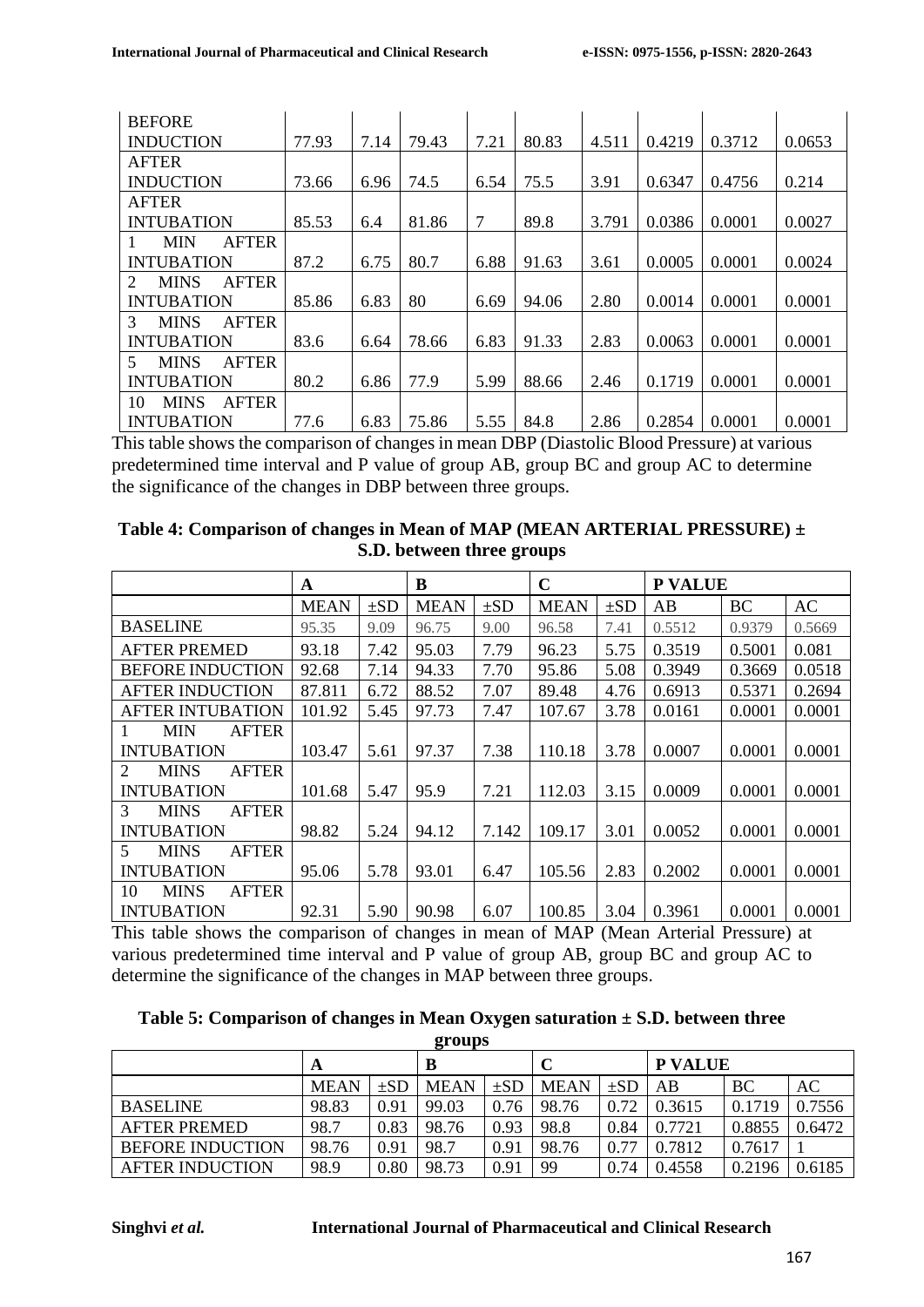| <b>AFTER INTUBATION</b> |              | 99    | 0.74 | 98.83 | 0.91 | 99.03 | 0.76 | 0.4411 | 0.3615 | 0.8646 |
|-------------------------|--------------|-------|------|-------|------|-------|------|--------|--------|--------|
| MIN                     | <b>AFTER</b> |       |      |       |      |       |      |        |        |        |
| <b>INTUBATION</b>       |              | 98.7  | 0.91 | 98.7  | 0.83 | 99.1  | 0.60 |        | 0.0584 | 0.0508 |
| <b>MINS</b><br>2        | <b>AFTER</b> |       |      |       |      |       |      |        |        |        |
| <b>INTUBATION</b>       |              | 98.73 | 0.78 | 98.76 | 0.72 | 98.73 | 0.69 | 0.8651 | 0.8563 | 0.862  |
| <b>MINS</b><br>3        | <b>AFTER</b> |       |      |       |      |       |      |        |        |        |
| <b>INTUBATION</b>       |              | 99.1  | 0.60 | 98.8  | 0.84 | 98.9  | 0.80 | 0.1203 | 0.6406 | 0.2811 |
| <b>MINS</b><br>5.       | <b>AFTER</b> |       |      |       |      |       |      |        |        |        |
| <b>INTUBATION</b>       |              | 98.73 | 0.69 | 98.76 | 0.77 | 99.03 | 0.93 | 0.8609 | 0.2338 | 0.1631 |
| 10<br><b>MINS</b>       | <b>AFTER</b> |       |      |       |      |       |      |        |        |        |
| <b>INTUBATION</b>       |              | 98.76 | 0.72 | 99    | 0.74 | 98.76 | 0.93 | 0.2241 | 0.289  |        |

## **Discussion:**

Cardiovascular response to laryngoscopy and endotracheal intubation has always become a challenge for anaesthetists. Cardiovascular response may occur in form of hypertension, tachycardia and different types of arrhythmias. These effects may prove disastrous in patients of hypertension, myocardial insufficiency, pre-eclampsia, eclampsia, cerebral hemorrhage etc<sup>.</sup> C. Prys-Roberts et al (1971)[6] reported high incidence of cardiac arrhythmia, myocardial ischemiainfarction,acute LVF and cerebrovascular accidents following intubation in patients with hypertension.

It would seem prudent therefore to adopt preventive measures to attenuate this cardiovascular response which otherwise may lead to dangerous complications or even sudden death. Hence it becomes the moral obligation of anaesthesiologist towards any patient to ensure attenuation of this cardiovascular response to intubation.

In our study, we have attempted the combination of fentanyl and lignocaine to attenuate hemodynamic response and also compared its efficacy with fentanyl alone. Fentanyl, an opioid analgesic ( $\mu$  receptor agonist) significantly attenuates the stress response to laryngoscopy and intubation and also seem to provide more stable hemodynamic profile prior to laryngoscopy and tracheal intubation. Fentanyl has been used in various doses varying from 2-15 µg/kg for blunting stress response but doses greater than or equal to 5µg/kg may cause

excessive sedation, apnoea, and chest wall rigidity preoperatively, and nausea, vomiting and prolonged respiratory depression post operatively especially in surgeries with duration of less than 2 hours.

The beneficial effect of lignocaine may be due to direct myocardial depression and peripheral vasodilatation. The advantage of combining Fentanyl and lignocaine is considered to be based on their different mechanism of action.

## **Hemodynamic Parameters**

**(A) Heart Rate (HR):** As shown in table 1, Baseline values of mean Heart rate were comparable between three groups with no statistically significant difference (P>0.05).Changes in heart rate after giving study drug and after induction were also not statistically significant between any of the group.(P>0.05).Heart rate increased in all groups after intubation and increase was maximum in group  $C(105.53 \pm 12.82)$ , i.e when no drug was given. In comparison between group A where heart rate increased by 10.16% (from 89.83±12.53 at baseline to 98.96±11.43 after intubation). The increase in heart rate in Group B after intubation was  $6.99\%$  (from  $86.76\pm13.9$  at baseline to  $92.83 \pm 11.23$  after intubation). In controls, heart rate continued to rise till 3 minutes after intubation (108.83±10.6). Maximum heart rate in Group A (104.86±9.43) and in Group B  $(96.53\pm10.47)$ . Heart rate started to return to baseline after 5 minutes in group A and after 3 minutes of intubation in group B. Whereas in Group C heart rate started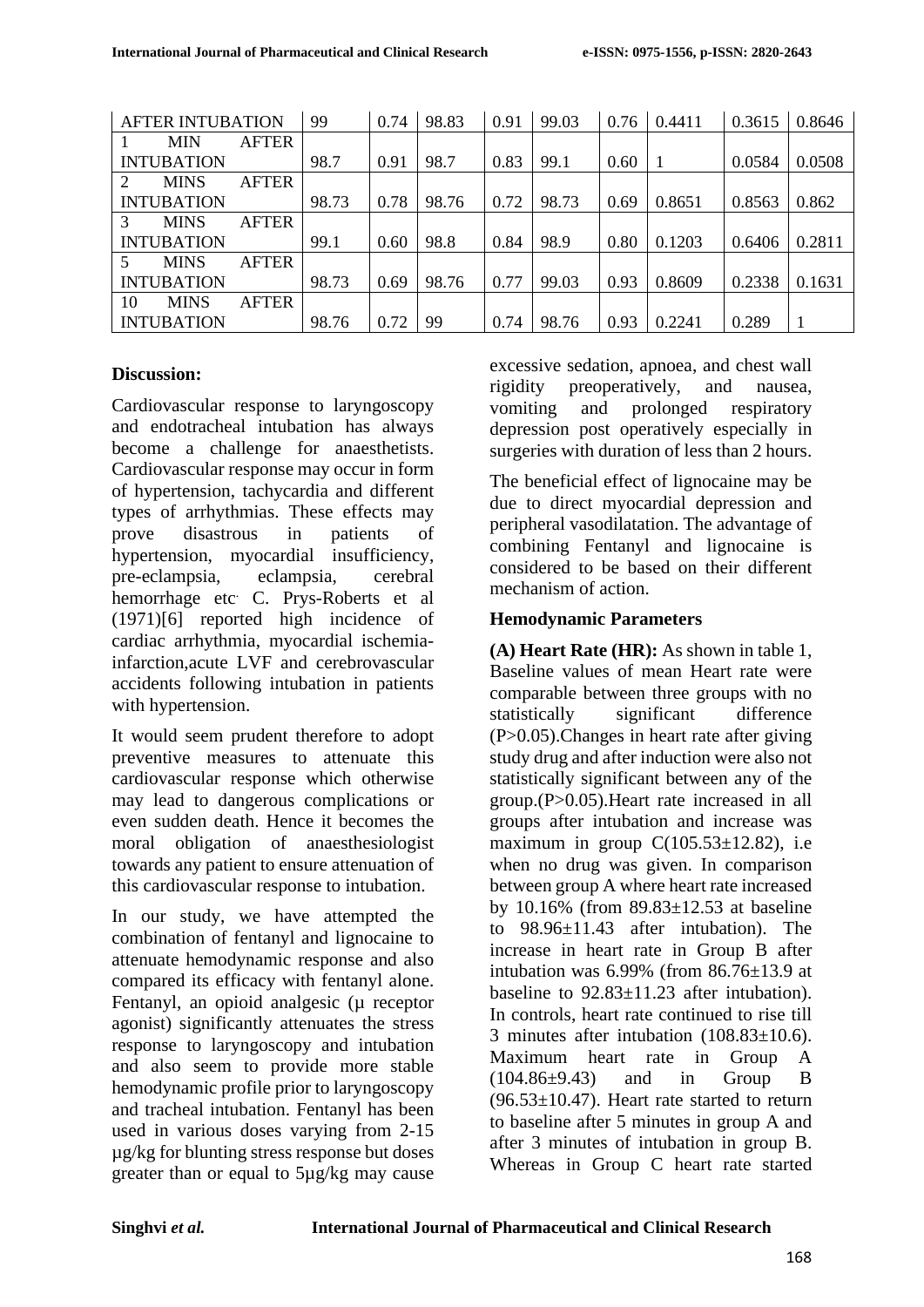returning to baseline only after 10 minutes. Changes in heart rate remained significant between all the 3 groups starting from intubation up till 10 minutes (P value<0.05). Thus our study suggests that combination of fentanyl and lignocaine provides more significant attenuation of heart rate than fentanyl alone after laryngoscopy and tracheal intubation.

This is in contradiction to Valiallah et al 2013[7] and siddharth et al 2015[8] who found that fentanyl and lignocaine combined was not more effective than fentanyl alone in reducing the heart rate. Our study was also in line with study by Ali et al. in 2010[9] revealed that pre-treatment with xylocard improves intra- and postoperative hemodynamic stability during laparoscopic surgery without prolonging recovery.

Additionally, Malde and Sarode in a 2007[10] study compared lignocaine and fentanyl efficacy on hemodynamic stability and revealed that lignocaine and fentanyl both attenuated the rise in heart rate; however, fentanyl produced better results.

## **(B) Systolic Blood Pressure (SBP):**

As shown in table 2, Baseline values of mean SBP were comparable between three groups with no statistically significant difference(P>0.05). Changes in SBP after giving study drug and after induction were also not statistically significant between any of the group(P>0.05). SBP increased in all groups after intubation and increase was maximum in group C, 12.7%(from127.23±9.27 at baseline to  $143.43\pm7.91$  after intubation). In group A there was 7.07% (125.8±9.87 to 134.7±6.78) increase in heart rate compared to 2.6% in Group B (126.13±10.72 to 143.43±7.91) after intubation.In control group C systolic BP continued to rise till 2 minutes after intubation and remained elevated throughout the study period. It started to return to baseline only after 10 minutes. In group A and group B SBP was maximum at

1 minute after intubation. SBP started to return to baseline values after 5 minutes in group and after 3 minutes in group. Between group A and group B changes in SBP was statistically significant after intubation and till 3 minutes after intubation. (P<0.05). Between group Bgroup C and group A- group C changes in SBP was statistically significant after intubation and till 10 minutes after intubation.(P<0.05). Thus, this data indicates that Fentanyl plus Lignocaine controls rise in SBP after laryngoscopy and tracheal intubation more effectively than Fentanyl alone. This result was in contrast to the findings of Valiallah et al.[7] and siddharth at al.[8], however our study showed similar results to study by ali et al.[9], Kautto et al.[11] and Malde and Sarode<sup>[10]</sup>

# **(C) Diastolic Blood Pressure (DBP):**

As shown in table 3, Baseline values of mean DBP were comparable between three groups with no statistically significant difference (P>0.05). Changes in DBP after giving study drug and after induction were also not statistically significant between any of the group(P>0.05). DBP increased in all groups after intubation and increase was maximum in group  $C(94.06\pm2.80)$  i.e. 15.7% increase. In group A maximum DBP was  $(87.2 \pm 6.75)$  whereas rise in DBP in Group B was minimum  $(81.86 \pm 7)$ . Maximum rise in DBP was seen after intubation in all the groups. DBP started to return to baseline values after 3 minutes in group A, after 10 minutes in group C whereas in Group B DBP did not change much from baseline even immediately after intubation. Changes in DBP remained statistically significant between group A and group B till 3 minutes after intubation (P value  $\leq 0.05$ ). Thus, we conclude that fentanyl plus lignocaine effectively controls changes in DBP to intubation compared to fentanyl alone. This result was in contrast to the findings of Valiallah et al.[7] and siddharth at al.[8] our study showed similar results to study by ali et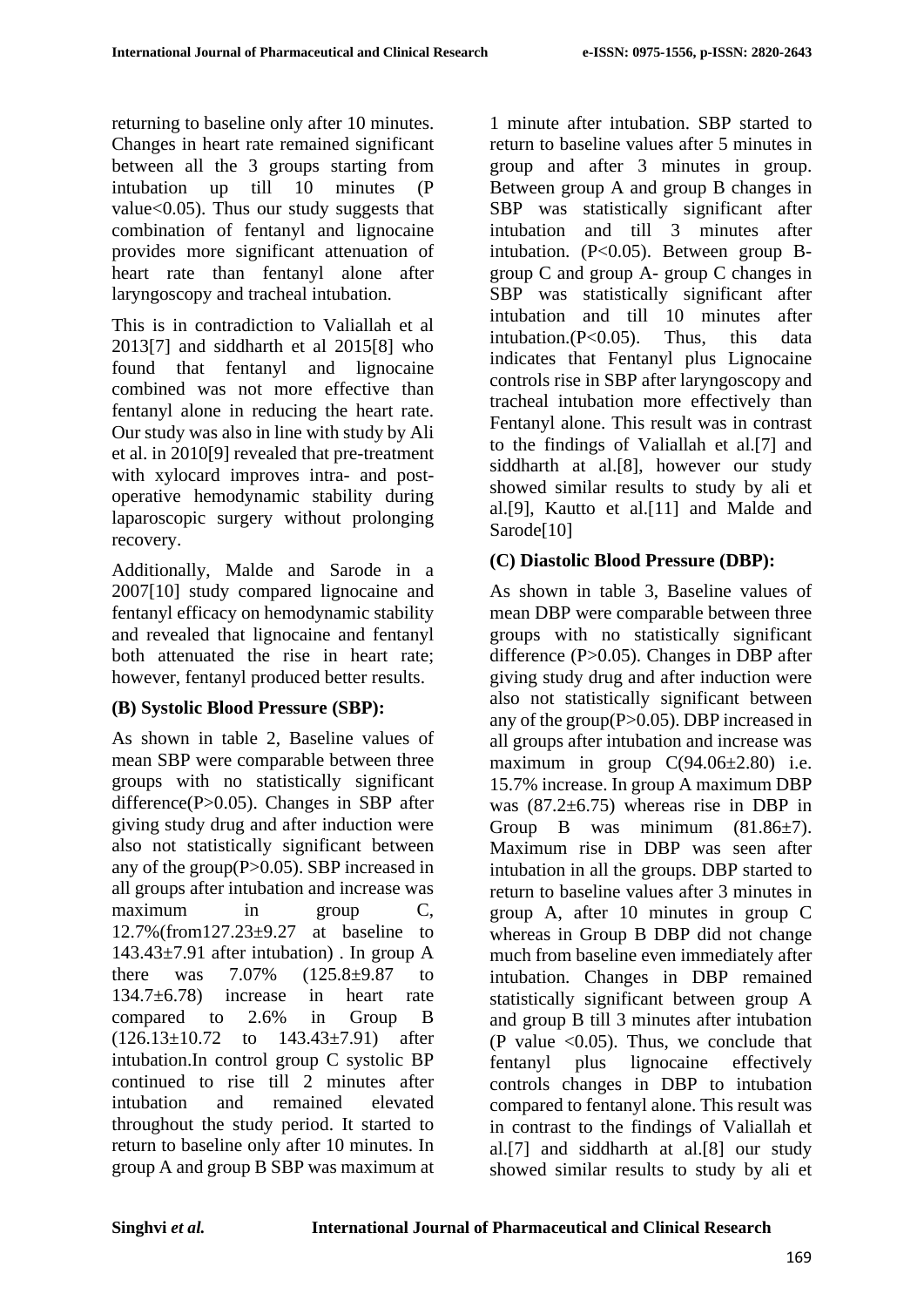al.[9], Kautto et al.[11] and Malde and Sarode.[10]

# **(D) Mean Arterial Pressure (MAP):**

As shown in table 4, Baseline values of mean MAP were comparable between three groups with no statistically significant difference (P>0.05).Changes in MAP after giving study drug and after induction were also not statistically significant between any of the group(P>0.05).MAP increased in all groups after intubation and increase was maximum in group  $C(112.03\pm3.15)$ . In group A maximum increase in MAP was (103.47±5.61) i.e. 8.5% and in group C MAP increases to(97.73±7.47) i.e. 1.01%. Maximum rise in MAP was seen after intubation in all the groups. MAP started to return to baseline values after 3 minute in group A, after 2 minutes in group B and after 10 minutes in group C. Between group A and group B changes in MAP was statistically significant after intubation and till 10 minutes after intubation.(P<0.05).Between group B and group C changes in MAP was statistically significant after intubation and till 10 minutes after intubation.(P<0.05)Between group A and group C changes in MAP was statistically significant after intubation and till 10 minutes after intubation. $(P<0.05)$ Hence this study demonstrates that fentanyl plus lignocaine is better than Fentanyl in attenuating rise in MAP after laryngoscopy and tracheal intubation. This result was in contrast to the findings of Valiallah et al.[7] and siddharth at al.[8] our study showed similar results to study by ali et al.[9], Kautto et al.[11] and Malde and Sarode.<sup>[10]</sup>

# **(E) Oxygen Saturation**

**As shown in table 5**, Mean Oxygen saturation remained above 98% in all the groups. Changes in oxygen saturation was not statistically significant (P>0.05) between any of the groups at any point of time interval.

**(F) Side Effects and Complication** 

In our study, there is no intraoperative bradycardia, hypotension, arrhythmias, bronchospasm or postoperative vomiting, respiratory depression, bronchospasm, bradycardia/tachycardia,

hypotension/hypertension, arrhythmias or any other side effects or complication were observed in any of the groups. This result was similar to the findings of Valiallah et al.[7] and siddharth at al.[8]

## **Conclusion:**

Fentanyl and combination of Fentanyl and lignocaine, both effectively decreased hemodynamic response to tracheal intubation. However, neither fentanyl nor fentanyl plus lignocaine could inhibit all hemodynamic responses. Fentanyl plus lignocaine was more effective in attenuating hemodynamic responses than fentanyl alone.

## **References**

- 1. Shribman AJ, Smith G and Achola KJ: Cardiovascular and catecholamine response to laryngoscopy with and without tracheal intubation. Br. J Anaesth 1987; 59: 295-9.
- 2. Bruder N, Ortega D and Granthil C: Consequences and preventive methods of hemodynamic changes during laryngoscopy and intratracheal intubation. Ann Fr Anaesth Reanim 1992; 11:57-71
- 3. Abou Madi M.N. et al: A method for prevention of cardiovascular reactions to laryngoscopy and intubation. Canad. Anaes. Soc. J., 1975; 22: 316-329
- 4. Martin DE, Rosenberg H, Aukburg SJ, Bartkowski RR, Edwards MW Jr, Greenhow DE, et al. Low-dose fentanyl blunts circulatory responses to tracheal intubation. Anesth Analg 1982; 61:680- 4
- 5. Abou Madi M.N. et al: Cardiovascular reactions to laryngoscopy and tracheal intubation following small and large intravenous doses of lignocaine.Canad. Anaes. Soc. J.,1977; 24: 12-19.